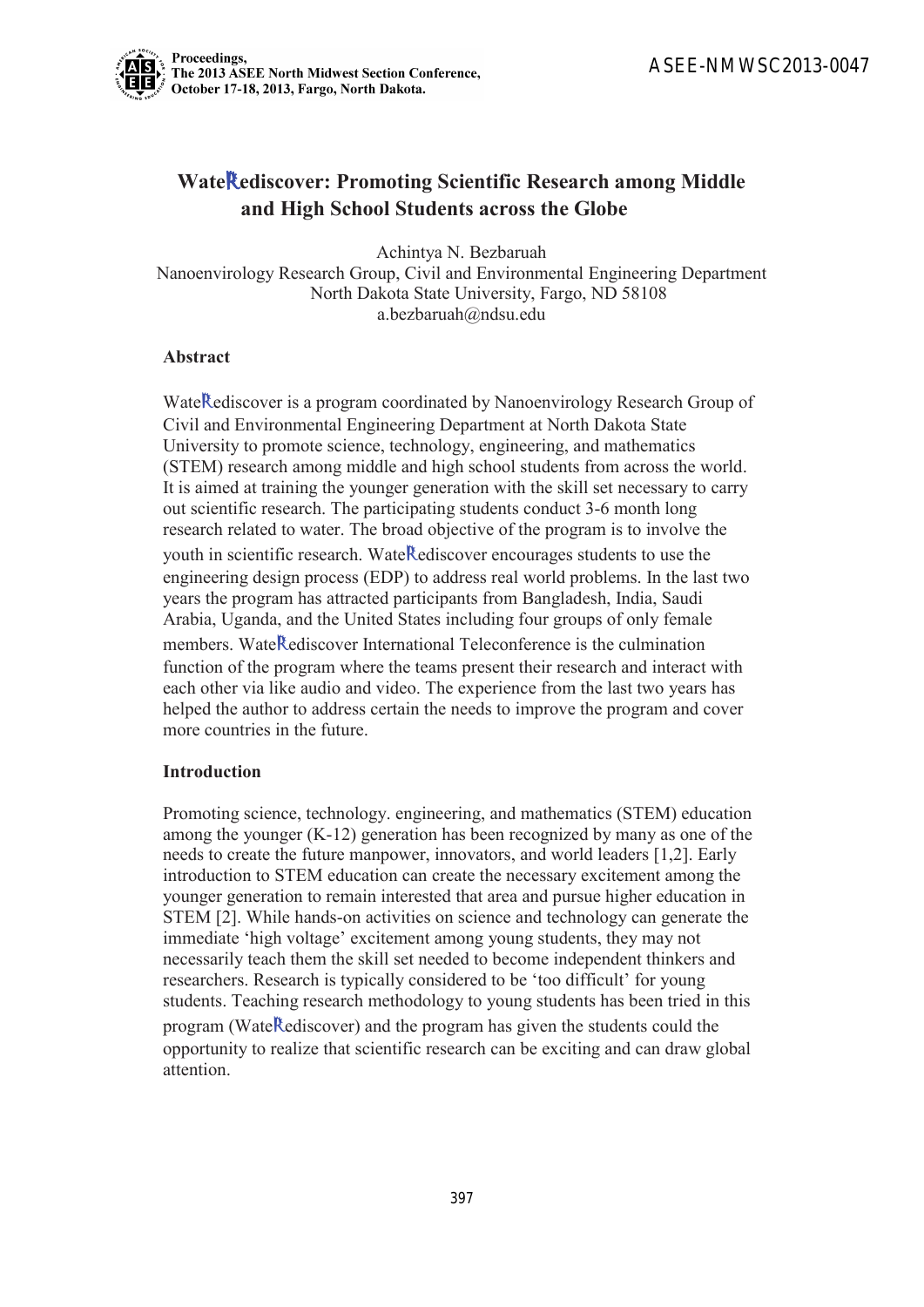WateRediscover has been organized since 2011 among middle and high school students (grade 7-12) to introduce them to the methodologies involved in scientific research and teach them the skill set needed for presenting their research to a global audience. The main objective of this noncompetitive program is to involve the youths in scientific research.

### **Methodology**

This program uses the vast untapped potential of graduate students from various countries to connect to their homeland. Typically, most graduate students are very well connected with their home counties during the first a few years after they arrive at any US university, and most likely they know some close friends or relatives who are involved or interested in K-12 education. The The

WateRediscover program starts with a listserve e-mail by the Program Director (PD) to all graduate students at North Dakota State University (NDSU) requesting their participation in the program. The interested graduate students attend an orientation meeting in the fall semester and start working as the Country Coordinators (CCs) for her/his home country. One of the graduate students also acts as the International Coordinator (IC) and his/her responsibilities include coordination with CCs, preparation of information documents, and dissemination of information via multimedia. The CCs start working with their contacts in their home country immediately, and send out detailed information (in PowerPoint slides) on the program to their contacts. The information on the program include program objectives, expectations, deadlines, basic steps on how to do research, report writing and research presentation tips, and example projects (Figures 1-3). Once contacts (potential mentors for the research group) is established, individual teleconferences (via telephone or Skype or Google Hangout) are organized. The CC, IC and/or PD discuss with each mentor how to form a project group and go over the details of the program. These meetings are typically lead by the CCs and English is not necessarily the language used (the use of the local language is preferred and encouraged). The need to follow the engineering design process (EDP, Figure 4) is emphasized and the mentors are advised not to impose any research ideas on the students. It is also emphasized that the students can use any language they want while working on and presenting their research. If a language other than English is used than help of an interpreter is taken (typically the CC serves as the interpreter).

The teams regularly organize their own group meetings and narrow down on a need based research problem following the EDP. If they run into road blocks then they e-mail/call the respective CC, IC or PD and/or set up teleconferences. The CCs, IC, and PD keep constant touch with the teams to monitor their progress and help them to plan for the next step. In the month of May, an international teleconference is organized where all the teams present their research findings via multimedia tools. NDSU's Information Technology Services (ITS) works with each team to set up the system needed for the teleconference. The preparation for the teleconference typically starts a month prior to the actual event. NDSU's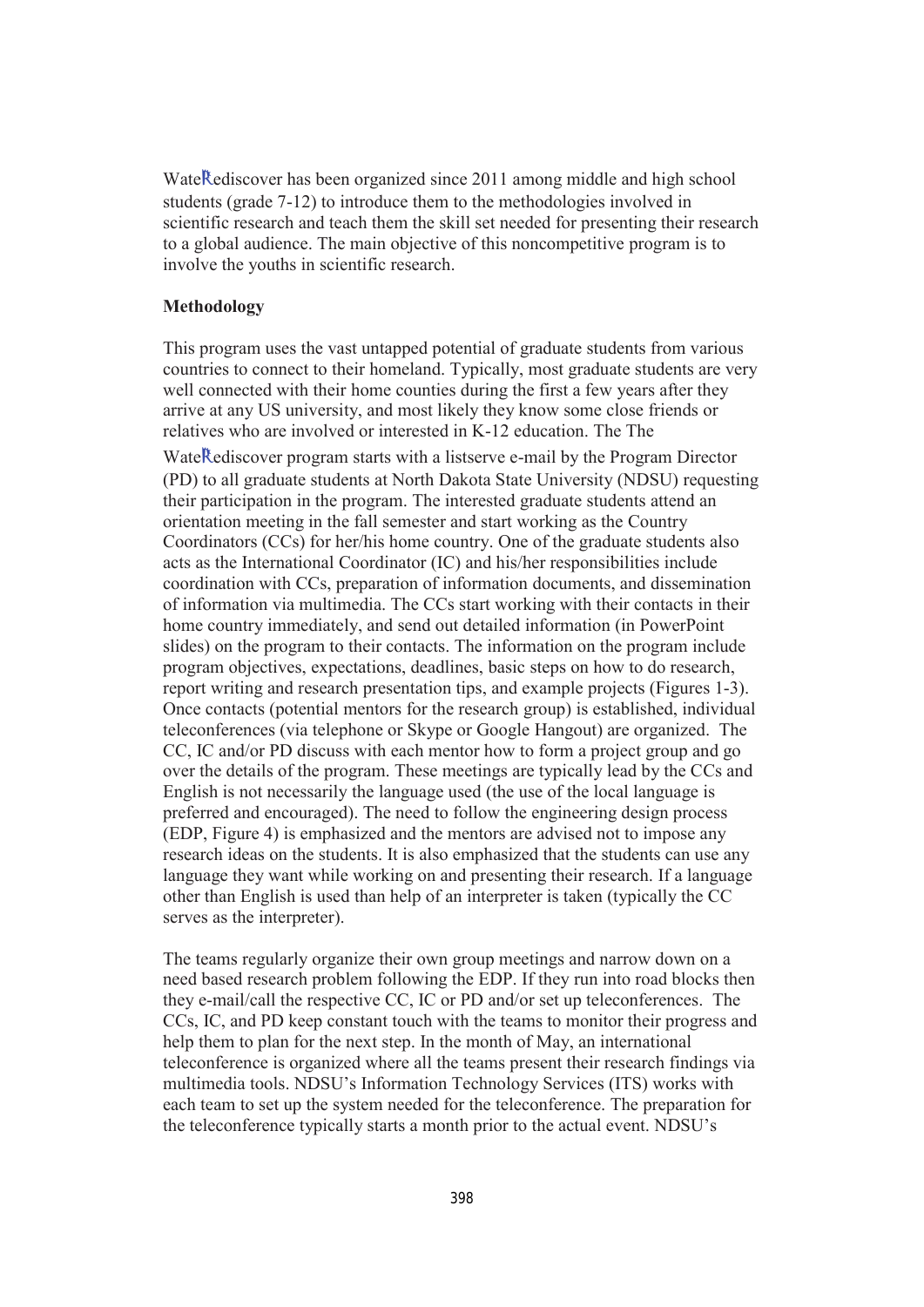Interactive Technology Consultant sends out video conference software (PolyCom) to the team and tests for connectivity and clarity. As a backup the teams set up a Skype or Google Hangout account (or both) and test that before the international teleconference. In addition each team dedicates a telephone for use during the teleconference when the Internet is not available. On the day of the teleconference, each team presents a team video (a song or a video about their activities), research findings (via PowerPoint or similar), and take part in postpresentation interactions. The participating students, mentors and their helpers, CCs, and IC are given certificates of participation signed by the President of NDSU, Dean of Engineering, Civil Engineering Department Chair, and the PD. There is no restriction on a team returning back in the following year but the same project is not encouraged unless there are major changes incorporated. It is worth mentioning that WateRediscover is for projects related to water. However, the projects are open ended and may even be very indirectly related to water.

#### **Results and Discussion**

WateRediscover program started in 2011 with five teams from across the globe which included one team each from Bangladesh, Uganda, and the US, and two teams from India. In 2013, there were seven teams (one team each from Bangladesh, Uganda, and Saudi Arabia, and two teams each from India and the US). The presentations were made in different languages but the presentation slides were in English. The teams worked on various topics ranging from iron, arsenic, and pathogen removal (from drinking water) to phytoremediation of aqueous pollutants (from lakes and reservoirs). In 2013, there were four teams of all female students (India, Uganda, and the USA). While in 2011, three teams had to be supplied with test kits, all the teams in 2013 either had easy access to testing equipment or made their own tools for testing and measurement. Formal surveys on the impact of the program are being conducted and results are not ready yet for inclusion in this paper.

#### **Conclusions**

WateRediscover has, so far, generated a lot of enthusiasm among the participating students. The students have used this program as a forum for global exchange of ideas. While endeavors are being made to expand the program to more countries, there are certain hurdles in the process which include different school year calendars and lack of (or poor) Internet connectivity. In 2013, the international teleconference has to be organized twice as one of the teams could not join during the regular May event because of their on-going long holidays. It is also felt that there is a need to translate the information and project instructions to different languages to encourage larger participation.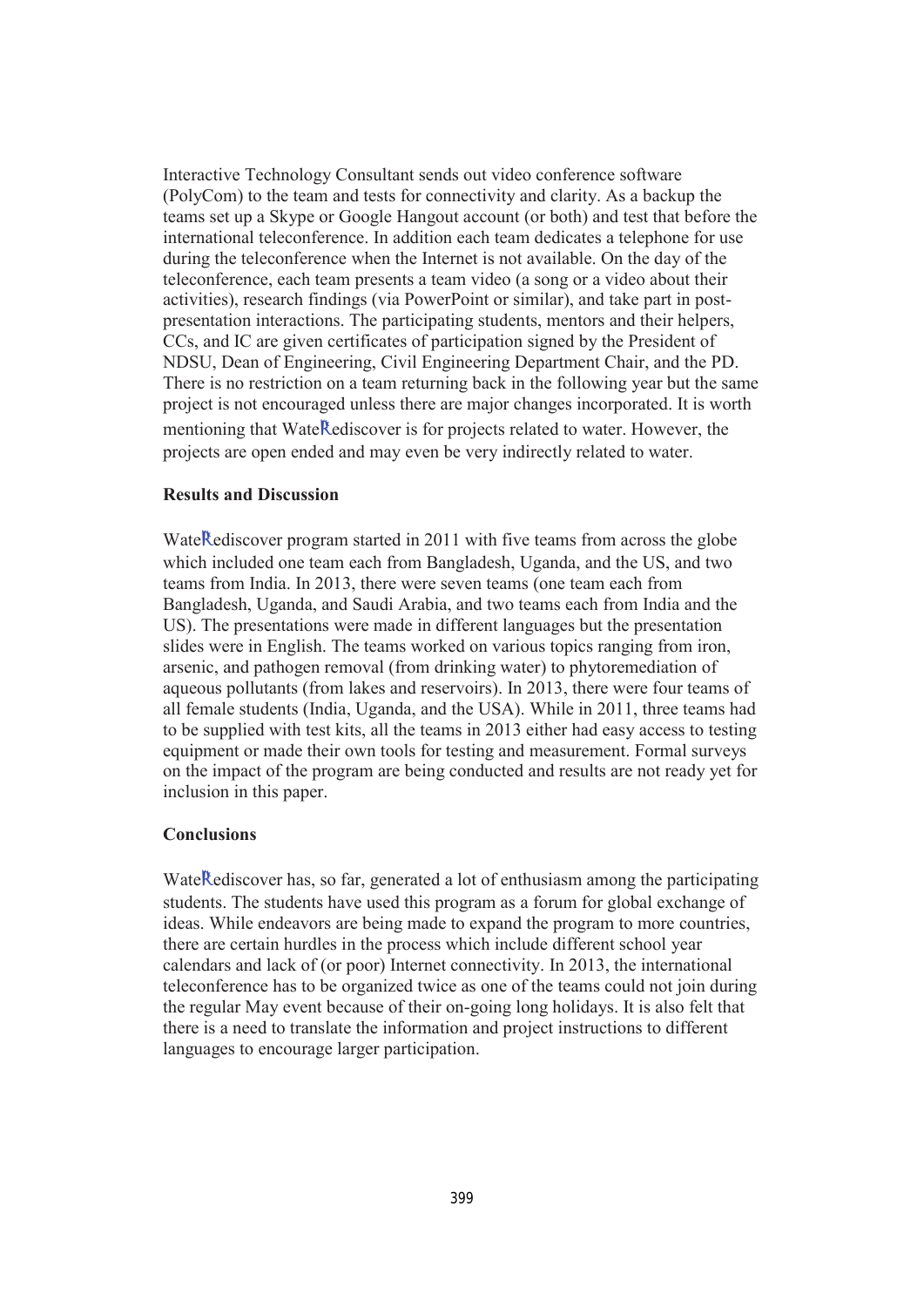#### **Acknowledgements**

The BRIGE grant from National Science Foundation (grant#CMMI-1125674) is thankfully acknowledged. Civil and Environmental Engineering Department at NDSU and NDSU graduate students provided organizational and logistic supports for the program.



Figure 1: The title page of the information PowerPoint slides sent to the mentors of WateRediscover teams. The word "water" was written in different languages in the title slide to make the teams feel at home.

Figure 2: The initial schedule for the program in 2012-13. All deadlines except for the WateRediscover Teleconference were extended based on the teams' progress and the challenges they face.



Figure 3: An example of a batch study experiment that could be part of a project related to water. The teams were discouraged from doing the same projects given in the information package but learn how to design an experiment for their individual projects.



Figure 4: Schematic of the Engineering Design Process (EDP) included in the information package sent to the teams. The teams were expected to use the EDP (or a modified version of it) in each and every step of their project.